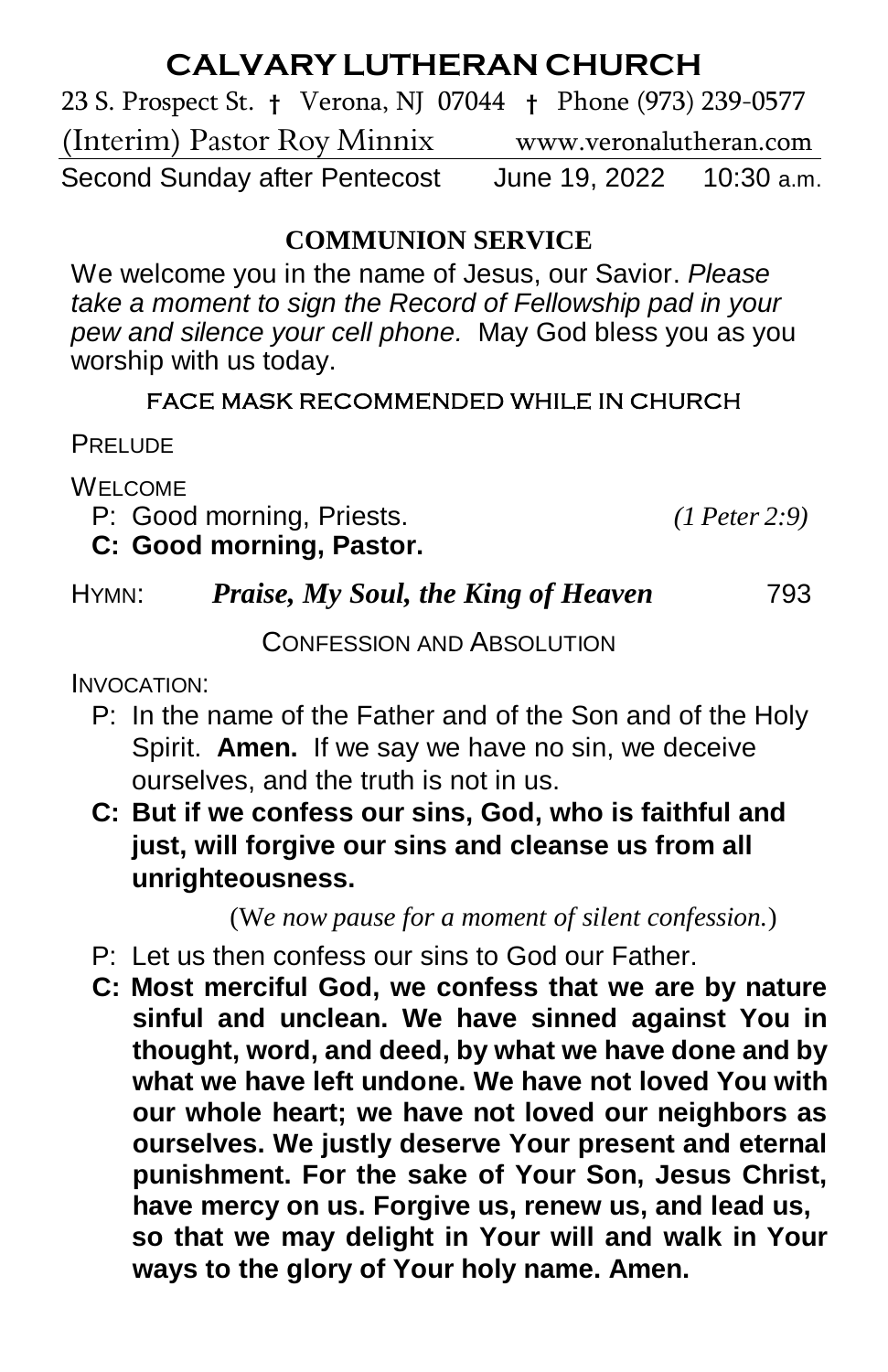**ABSOLUTION** 

# **C: Amen.**

INTROIT *Psalm 71:20-24*

- A: Be to me a rock of refuge, to which I may continually come; You have given the command to save me, for You are my rock and my fortress.
- **C: You who have made me see many troubles and calamities will revive me again; from the depths of the earth You will bring me up again.**
- A: You will increase my greatness and comfort me again.
- **C: I will also praise You with the harp for Your faithfulness, O my God; I will sing praises to You with the lyre, O Holy One of Israel.**
- A: My lips will shout for joy, when I sing praises to You; my soul also, which You have redeemed.
- **C: And my tongue will talk of Your righteous help all the day long, for they have been put to shame and disappointed who sought to do me hurt. Glory be to the Father and to the Son and to the Holy Spirit; as it was in the beginning, is now, and will be forever. Amen.**
- A: Be to me a rock of refuge, to which I may continually come; You have given the command to save me, for You are my rock and my fortress.

KYRIE

- P: In peace let us pray to the Lord.
- **C: Lord, have mercy.**
- P: For the peace from above and for our salvation let us pray to the Lord.
- **C: Lord, have mercy.**
- P: For the peace of the whole world, for the well-being of the Church of God, and for the unity of all let us pray to the Lord.
- **C: Lord, have mercy.**
- P: For this holy house and for all who offer here their worship and praise let us pray to the Lord.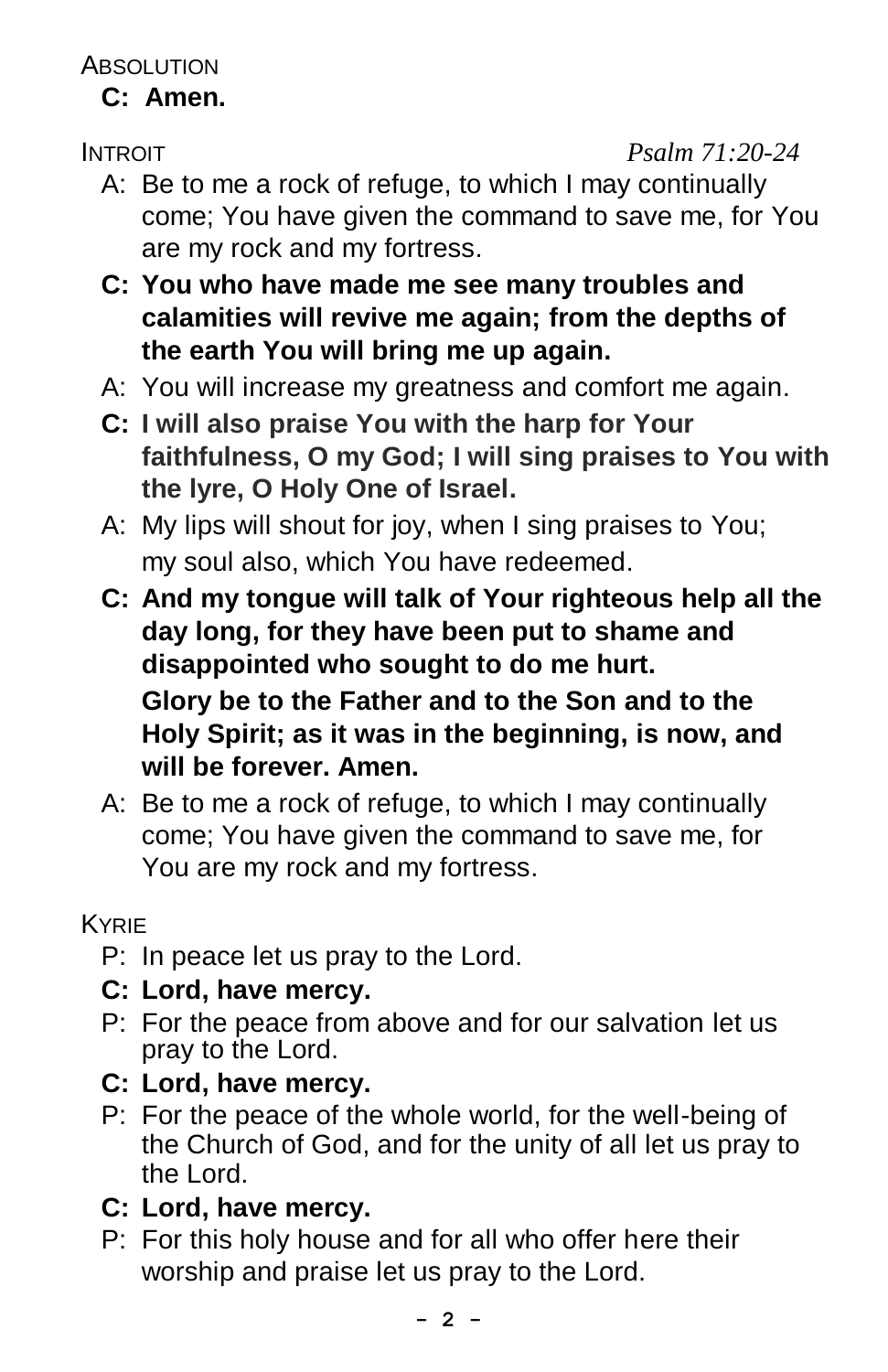- **C: Lord, have mercy.**
- P: Help, save, comfort, and defend us, gracious Lord.
- **C: Amen.**

# SONG OF PRAISE: *Lord I Lift Your Name On High*

Words & Music: Rick Founds © 1989 Universal Music – Brentwood Benson

SALUTATION AND COLLECT OF THE DAY

- P: The Lord be with you.
- **C: And also with you.**
- P: O God, You have prepared for those who love You such good things as surpass our understanding. Cast out all sins and evil desires from us, and pour into our hearts Your Holy Spirit to guide us into all blessedness; through Jesus Christ, Your Son, our Lord, who lives and reigns with You and the Holy Spirit, one God, now and forever. **Amen.**

FIRST READING: *Isaiah 65:1–9*

- R: This is the Word of the Lord.
- **C: Thanks be to God.**

SECOND READING: *Galatians 3:23-4:7*

- R: This is the Word of the Lord.
- **C: Thanks be to God.**

GOSPEL READING: *Luke 8:26–39*

- P: The Holy Gospel according to St. Luke, the  $8<sup>th</sup>$  chapter.
- **C: Glory be to Thee, O Lord.**
- P: This is the Gospel of the Lord.
- **C: Praise to You, Lord Jesus Christ**.

HYMN: *Praise the One Who Breaks the Darkness* 849

### **MESSAGE**

SONG OF PRAISE: *You Have Been So Good* Words & Music: Paul Baloche, Sara Groves © 2006 Integrity's Hosanna! /Sara Groves Music

NICENE CREED p. 191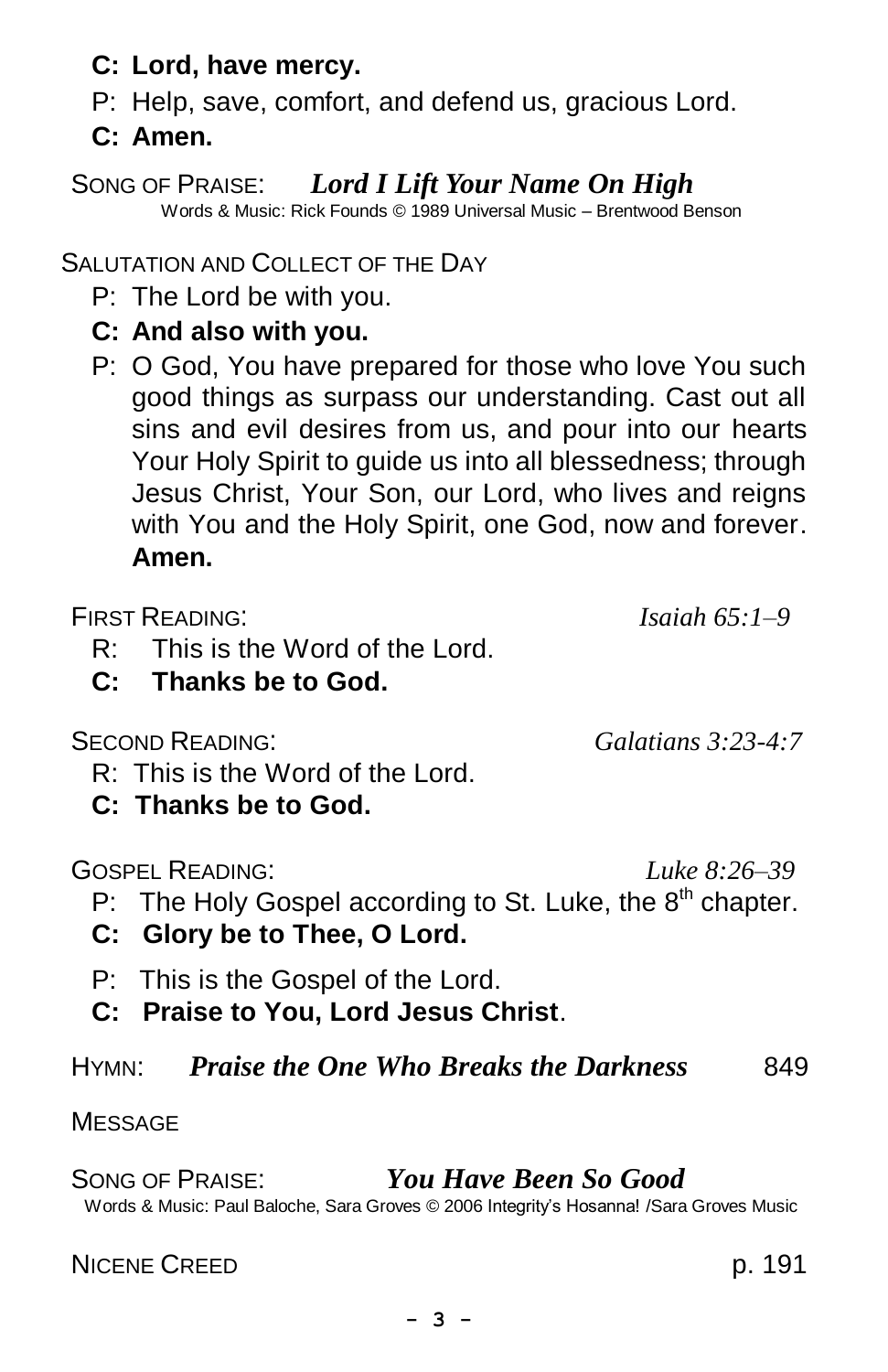**OFFERING** 

PRAYERS

#### **SERVICE OF THE HOLY COMMUNION**

### Preface

- P: The Lord be with you.
- **C: And also with you.**
- P: Lift up your hearts.
- **C: We lift them to the Lord.**
- P: Let us give thanks to the Lord, our God.
- **C: It is right to give Him thanks and praise.**
- P: It is truly good, right, and salutary that we should at all times and in all places give thanks to You, holy Lord, almighty Father, everlasting God, through Jesus Christ, our Lord, who, having created all things, took on human flesh and was born of the virgin Mary. For our sake He died on the cross and rose from the dead to put an end to death, thus fulfilling Your will and gaining for You a holy people. Therefore with angels and archangels, and with all the company of heaven we laud and magnify Your glorious name, evermore praising You and saying:

**SANCTUS** 

 **C: Holy, holy, holy Lord God of pow'r and might: Heaven and earth are full of Your glory. Hosanna. Hosanna. Hosanna in the highest. Blessed is He who comes in the name of the Lord. Hosanna in the highest.**

PRAYER OF THANKSGIVING

 P: Blessed are You, Lord of heaven and earth, for You have had mercy on those whom You created and sent Your only-begotten Son into our flesh to bear our sin and be our Savior. With repentant joy we receive the salvation accomplished for us by the all-availing sacrifice of His body and His blood on the cross.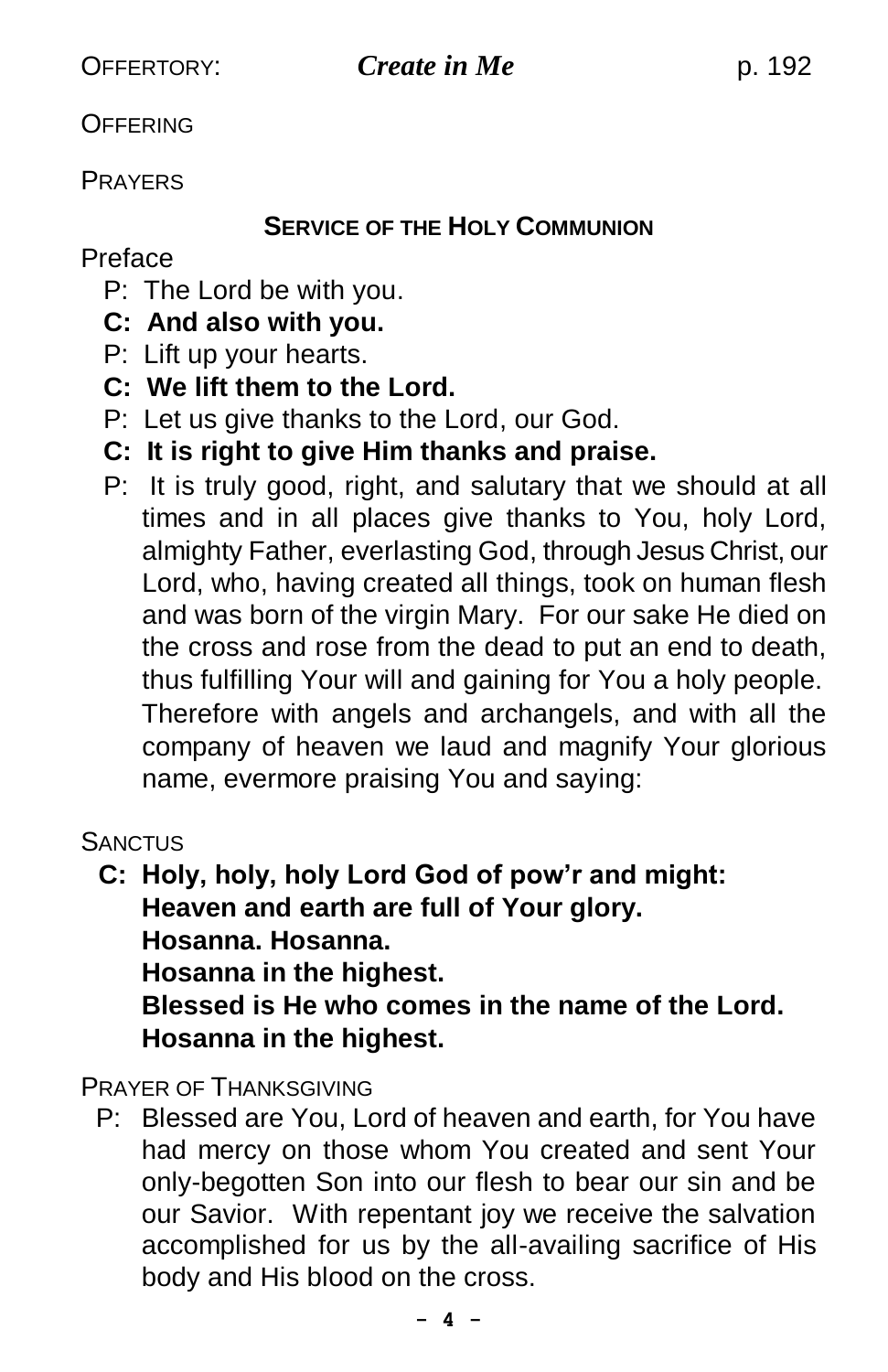Gathered in the name and the remembrance of Jesus, we beg You, O Lord, to forgive, renew, and strengthen us with Your Word and Spirit. Grant us faithfully to eat His body and drink His blood as He bids us do in His own testament. Gather us together, we pray, from the ends of the earth to celebrate with all the faithful the marriage feast of the Lamb in His kingdom, which has no end. Graciously receive our prayers; deliver and preserve us. To You alone, O Father, be all glory, honor, and worship, with the Son and the Holy Spirit, one God, now and forever. **Amen.**

WORDS OF OUR LORD

PROCLAMATION OF CHRIST

- P: As often as we eat this bread and drink this cup, we proclaim the Lord's death until He comes.
- **C: Amen. Come, Lord Jesus.**
- P: O Lord Jesus Christ, only Son of the Father, in giving us Your body and blood to eat and to drink, You lead us to remember and confess Your Holy cross and passion, Your blessed death, Your rest in the tomb, Your resurrection from the dead, Your ascension into heaven, and Your coming for the final judgment. So remember us in Your kingdom and teach us to pray:

LORD'S PRAYER

AGNUS DEI **p.198** 

#### DISTRIBUTION SONG: *Lord I Need You* Words & Music: Christy Nockels © 2011 Sixsteps Music

NUNC DIMITTIS: *Song of Simeon* p. 199

#### POST-COMMUNION COLLECT

P: We give thanks to You, almighty God, that You have refreshed us through this salutary gift, and we implore You that of Your mercy You would strengthen us through the same in faith toward You and in fervent love toward one another; through Jesus Christ, Your Son, our Lord, who lives and reigns with You and the Holy Spirit, one God, now and forever. **Amen.**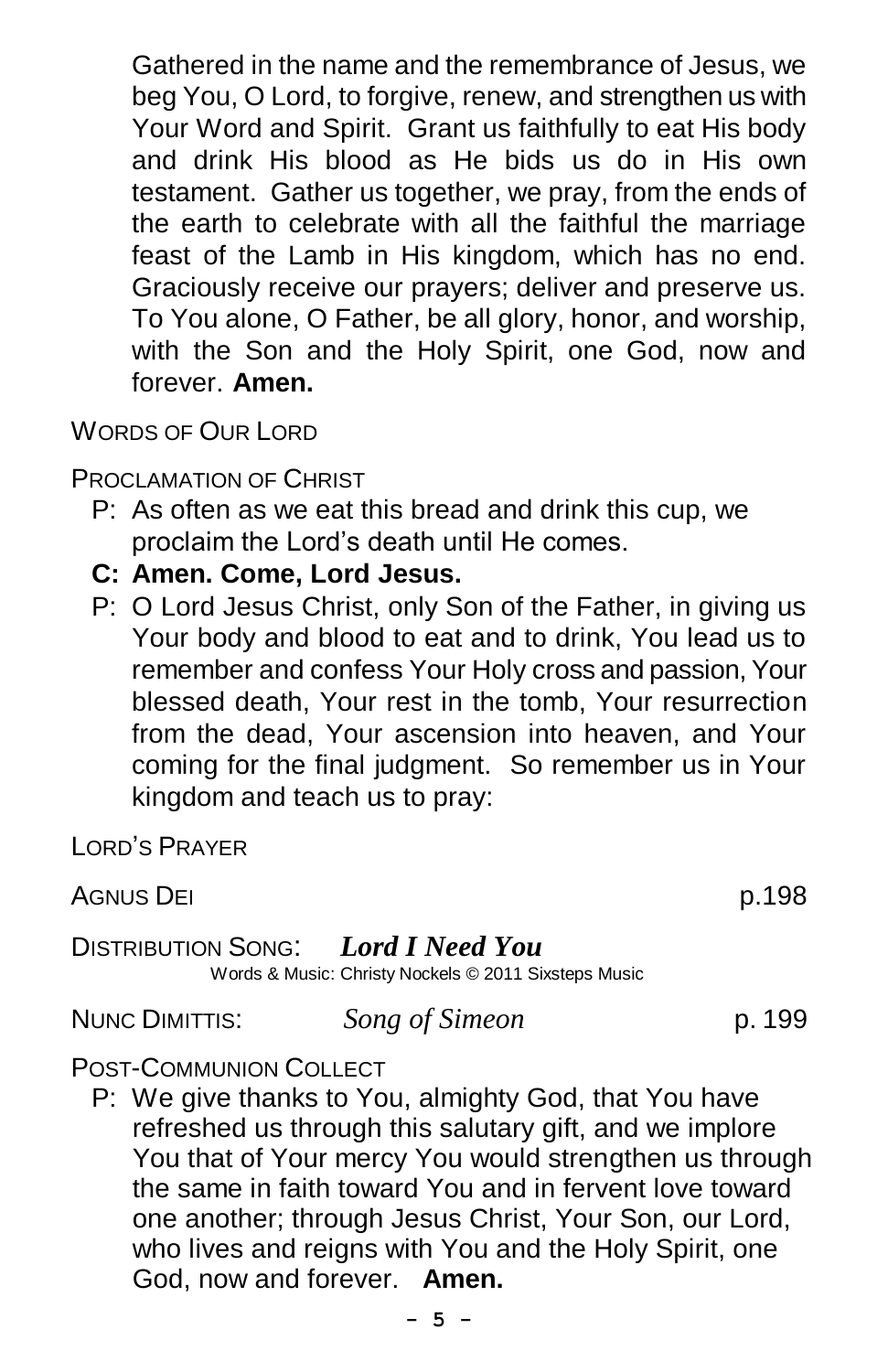CLOSING SONG:*All Things Are Possible* Words & Music: Darlene Zschech © 1997 Darlene Zschech/Hillsong Publishing

**ANNOUNCEMENTS** 

- P: Go in Peace. Serve the Lord.
- **C: Thanks be to God.**



*Flowers have been placed at the altar today by Gerard Shimonaski in remembrance of his wife, Signe-Marie Shimonaski's passing on June 22, 2019.*

CALENDAR:

Sunday: 10:30 am Worship Service

THOSE WHO SERVE US:

 Acolyte: Catherine Vallone Altar Guild: Jaya Lakra Communion Assistant: John Ricca Contemporary Music Director/Organist: Ruth Bolger Live Stream Producer: Christopher Bolger Reader: Matthew Minucci Ushers: Rich Akers, Gordon Wickham

Pastor Roy's cell phone 609-709-3786.

DON'T FORGET TO BUY SCRIP! See Joanne Arroyo in the Narthex after the service.

BIRTHDAYS THIS WEEK:

June 21 Chris Sapara-Grant June 22 Todd Wickham June 23 Dylan Behlen June 24 Jon Yarger June 25 Erika Franke